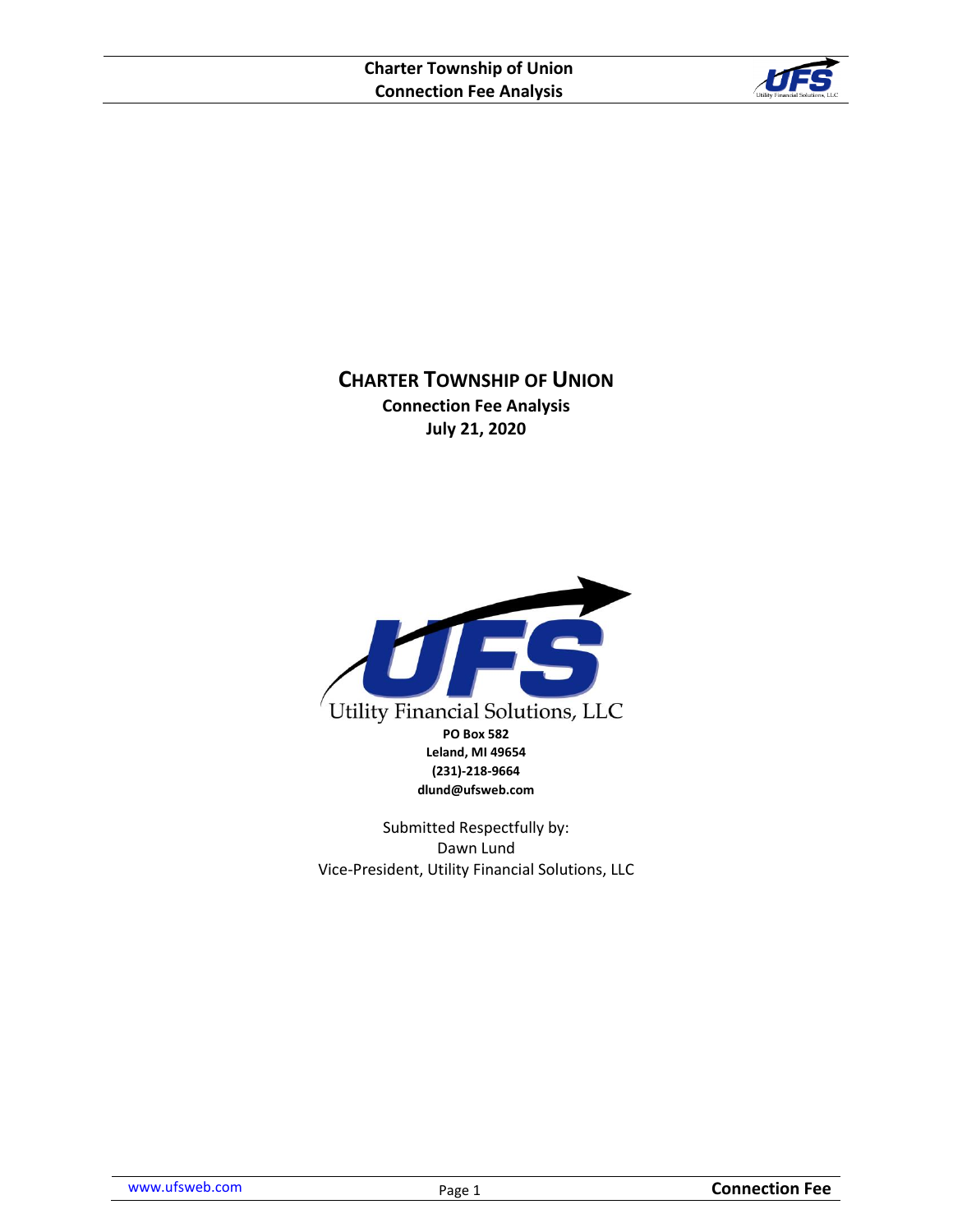

### **INTRODUCTION**

This report was prepared to provide Charter Township of Union with a connection fee calculation. The specific purpose of this study is to ensure new connections are put on the same equity basis as existing customers.

The analysis includes the current determination of the charges per meter equivalent based on the "Equity Method". This method identifies the equity each existing customer has in the water and wastewater system and charges new customers based on that existing equity.

The per meter equivalent using the Equity Method is calculated as follows:

- a. Determine historical investment and accumulated depreciation
- b. Determine cash balance
- c. Determine total system meter equivalents
- d. Calculate connection charge per meter equivalent by dividing sum of a and b by c

## **WATER DEPARTMENT CALCULATION**

The NBV, contributed capital, cash balances and principal on debt were derived from the 2020 Projection. The AWWA standard for calculating the meter equivalent conversion was used in the study and is listed on page 3 of this report. The Water connection fee was calculated using a 5/8" meter equivalent. The recommended fee per 5/8" meter equivalent is \$2,440 as calculated below for the Water Department.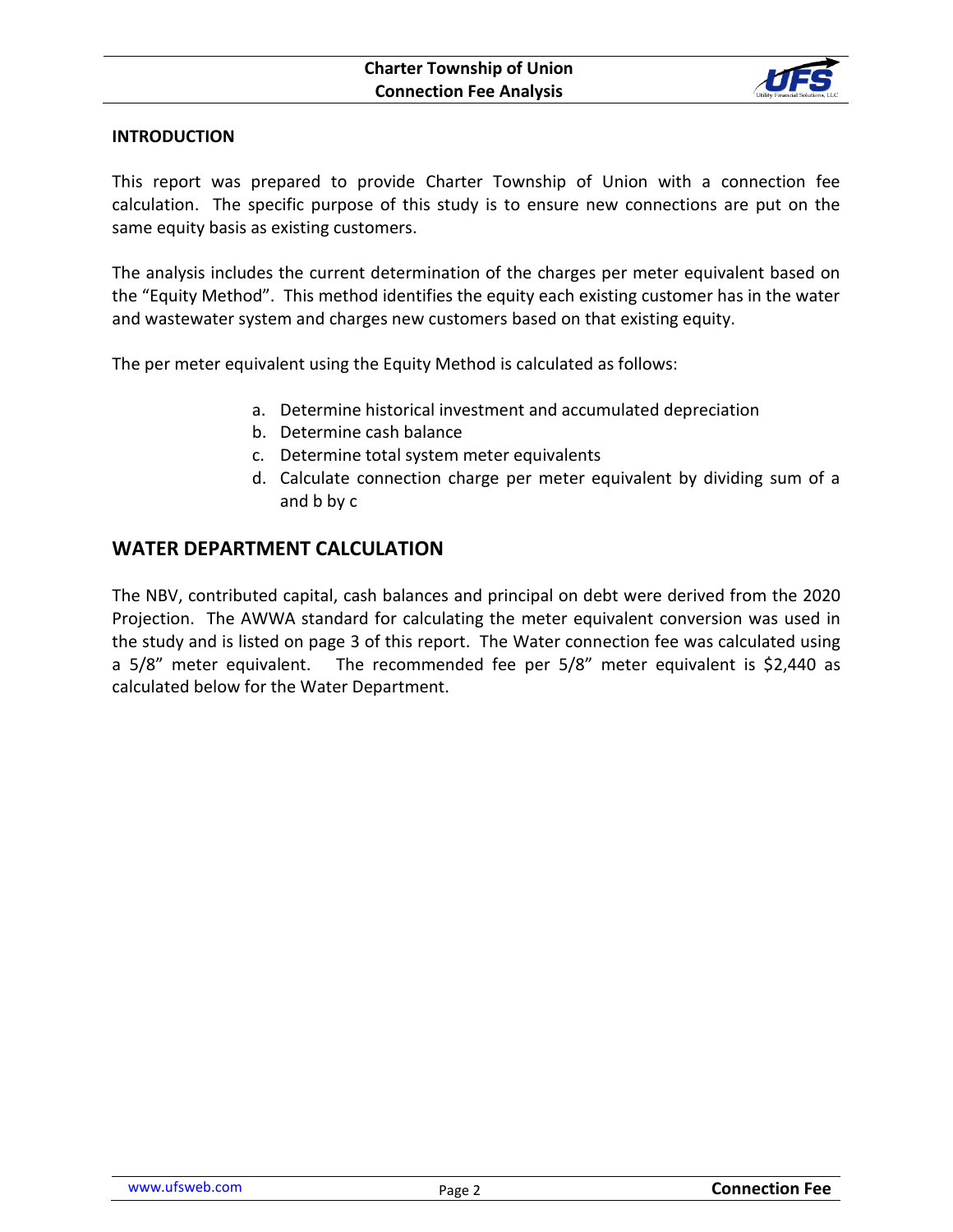

## **WATER DEPARTMENT**

**TABLE ONE A – DETERMINATION OF WATER CONNECTION FEE PER 5/8" METER EQUIVALENT**

|                                                                          | Projected<br>2020 |  |
|--------------------------------------------------------------------------|-------------------|--|
| <b>Capital Assets, Net</b>                                               | 9,277,353<br>\$   |  |
| <b>Total Net Book Value of Assets</b><br>Less NBV of Contributed Capital | 9,277,353<br>z    |  |
| <b>NBV of Assets used for Connection Charges</b>                         | 9,277,353         |  |
| <b>Plus Cash Balances</b>                                                | 3,264,838         |  |
| <b>Equity before principal on Debt</b>                                   | \$12,542,192      |  |
| Less Outstanding Principal Balance on Debt                               | 1,285,000         |  |
| <b>System Equity after Principal on Debt</b>                             | 11,257,192        |  |
| <b>Meter Equivalents</b>                                                 | 4,615             |  |
| <b>Charge per 5/8" Meter Equiv</b>                                       | 2,439.53<br>S     |  |

# **Proposed Charge Per Meter 5/8" Equiv \$ 2,440**

TABLE ONE B - DETERMINATION OF WATER CONNECTION FEE PER 5/8" METER EQUIVALENT BY METER SIZE\*

|            | Fee per 5/8" |
|------------|--------------|
| Meter Size | Meter Equiv  |
| 5/8"       | 2,440        |
| 3/4"       | 3,659        |
| 1"         | 6.099        |
| 1.5"       | 12,198       |
| 2"         | 19,516       |
| 3"         | 36,593       |
| 4"         | 60,988       |
| 6"         | 121,976      |
| 8"         | 195,162      |
| 10"        | 280,545      |

\*These fees do not include labor or materials for the actual tap which is done on a time and material basis

A conservative average estimate of revenues received from connection fees should be used as an off-set to revenue requirements during the yearly budget process to help avoid double charging the recovery of costs with standard user rates.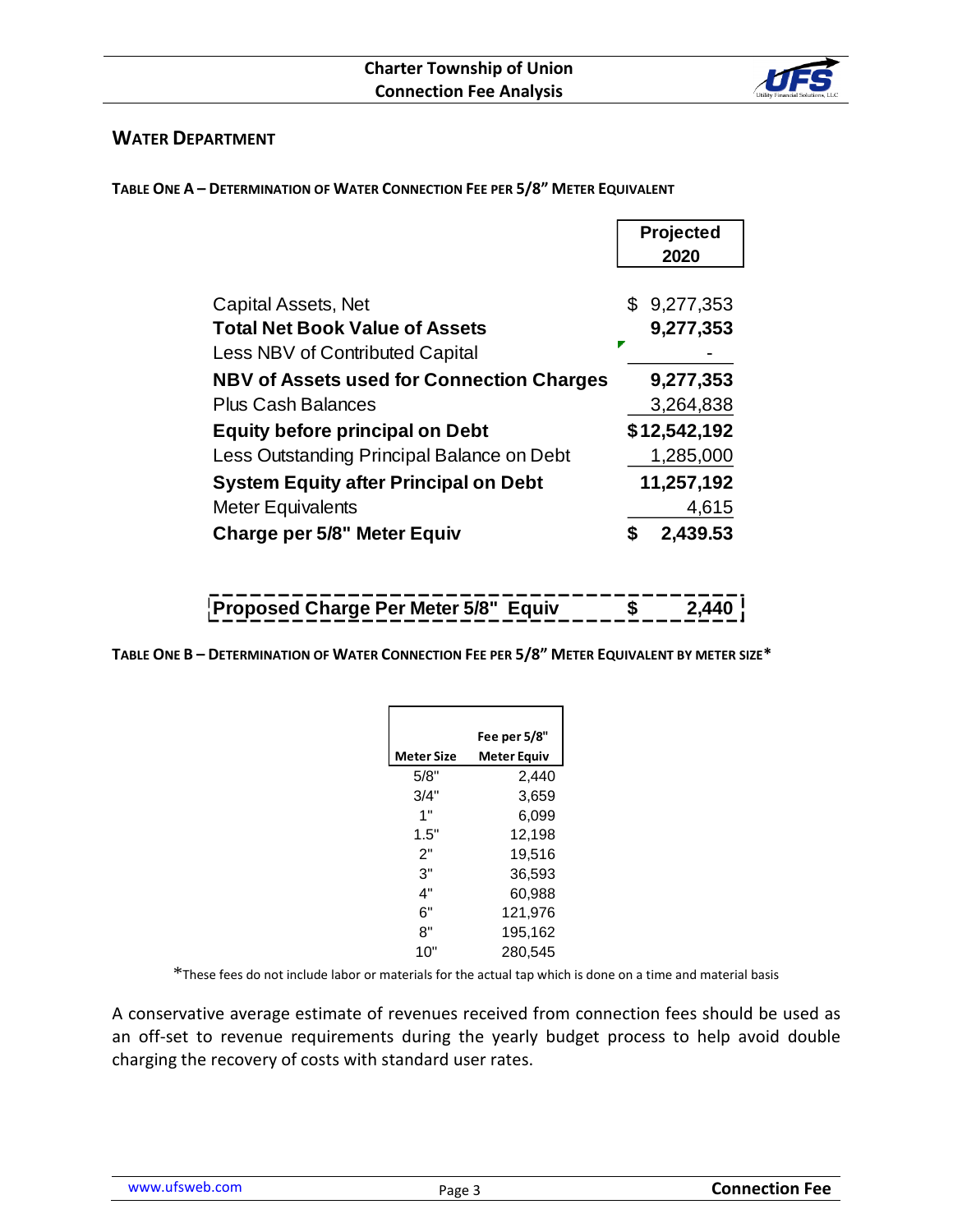

# **WASTEWATER DEPARTMENT CALCULATION**

The NBV, contributed capital, cash balances and principal on debt were derived from the 2020 Projection. The AWWA standard for calculating the meter equivalent conversion was used in the study and is listed on page 5 of this report. The wastewater connection fee was calculated using a 5/8" meter equivalent. The recommended fee per 5/8" meter equivalent is \$3,522 as calculated below for the Wastewater Department.

### **WASTEWATER DEPARTMENT**

**TABLE ONE A – DETERMINATION OF WASTEWATER CONNECTION FEE PER 5/8" METER EQUIVALENT**

|                                                  |  | Projected |              |
|--------------------------------------------------|--|-----------|--------------|
|                                                  |  |           | 2020         |
|                                                  |  |           |              |
| Capital Assets, Net                              |  | \$        | 17,433,140   |
| <b>Total Net Book Value of Assets</b>            |  |           | 17,433,140   |
| Less NBV of Contributed Capital                  |  |           |              |
| <b>NBV of Assets used for Connection Charges</b> |  |           | 17,433,140   |
| <b>Plus Cash Balances</b>                        |  |           | 2,617,419    |
| <b>Equity before principal on Debt</b>           |  |           | \$20,050,559 |
| Less Outstanding Principal Balance on Debt       |  |           | 5,556,651    |
| <b>System Equity after Principal on Debt</b>     |  |           | 14,493,909   |
| <b>Meter Equivalents</b>                         |  |           | 4,115        |
| <b>Charge per 5/8" Meter Equiv</b>               |  | \$        | 3,522.11     |
|                                                  |  |           |              |
|                                                  |  |           |              |
| Proposed Charge Per 5/8" Meter Equiv             |  | \$        | 3,522        |